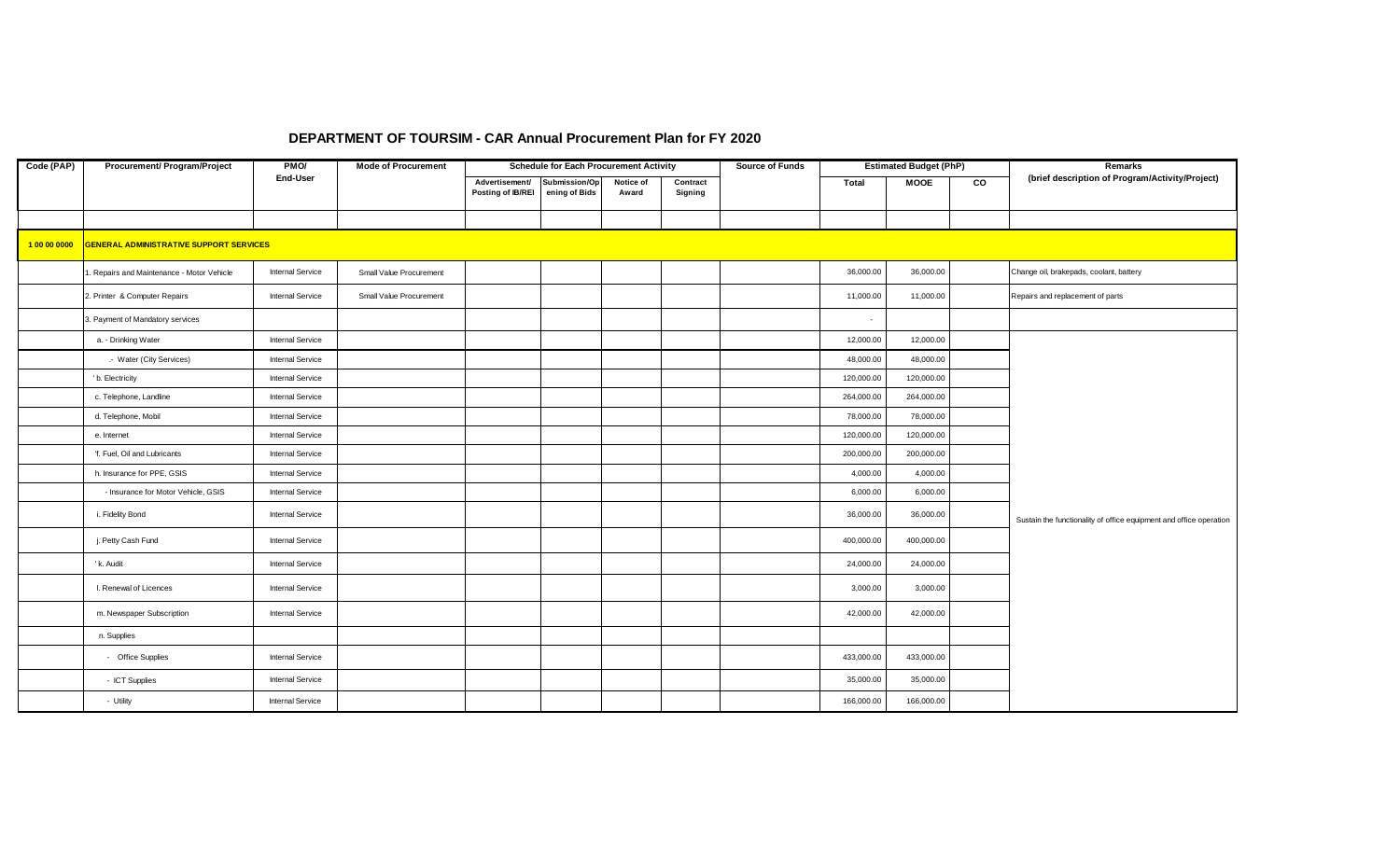|              | 4. Conduct of Personnel Enhancement                                                   | <b>Internal Service</b> |                         |  |  | 260,000.00 | 260,000.00 | Increase performance and productivity of DOT-CAR employees                                                                |
|--------------|---------------------------------------------------------------------------------------|-------------------------|-------------------------|--|--|------------|------------|---------------------------------------------------------------------------------------------------------------------------|
|              | 5. Support Activities and Regional Director's<br>Engagements                          |                         |                         |  |  |            |            | Maintain good relationship and build strongers coordination of the<br>regional office with other offices and stakeholders |
|              | a. Meetings                                                                           | <b>Internal Service</b> |                         |  |  | 64,000.00  | 64,000.00  |                                                                                                                           |
|              | b. Extraordinary and Miscellaneous<br>Expenses                                        | <b>Internal Service</b> |                         |  |  | 118,000.00 | 118,000.00 |                                                                                                                           |
|              | 6. Hiring of Support Services for Office<br>Operations                                |                         |                         |  |  |            |            |                                                                                                                           |
|              | a. Driver                                                                             | <b>Internal Service</b> |                         |  |  | 237,000.00 | 237,000.00 |                                                                                                                           |
|              | b. Utiliy                                                                             | <b>Internal Service</b> |                         |  |  | 172,000.00 | 172,000.00 | Increase manpower support in the safe keeping, cleanliness and<br>maintenance of the office building and premises         |
|              | c. Security Services                                                                  | <b>Internal Service</b> | Public Bidding          |  |  | 656,000.00 | 656,000.00 |                                                                                                                           |
| 3 02 00 0000 | STANDARD, DEVELOPMENT, REGULATIONS, ACCREDITATION, MONITORING AND EVALUATION (SDRAME) |                         |                         |  |  |            |            |                                                                                                                           |
|              | A. Inventory, Inspection and Monitoring                                               |                         |                         |  |  |            |            |                                                                                                                           |
|              | A.1 Office Supplies                                                                   | SDRAME                  | Small Value Procurement |  |  | 124,500.00 | 124,500.00 | Bond Papers, Computer Ink, Ballpen (Ordinary & Sign Pen), IDs<br>with leis, Stickers                                      |
|              | A.2 Transportation Expenses                                                           |                         |                         |  |  |            |            |                                                                                                                           |
|              | i. Abra                                                                               | <b>SDRAME</b>           | Small Value Procurement |  |  | 24,000.00  | 24,000.00  | Car Rental Services @ 8,000 for 3 days                                                                                    |
|              | ii.Apayao                                                                             | SDRAME                  | Small Value Procurement |  |  | 36,000.00  | 36,000.00  | Car Rental Services @ 9,000 for 4 days                                                                                    |
|              | iii. Benguet                                                                          | SDRAME                  | Small Value Procurement |  |  | 22,500.00  | 22,500.00  | Car Rental Services @ 7,500 for 3 days                                                                                    |
|              | iv. Ifugao                                                                            | <b>SDRAME</b>           | Small Value Procurement |  |  | 32,000.00  | 32,000.00  | Car Rental Services @ 8,000 for 4 days                                                                                    |
|              | v. Kalinga                                                                            | SDRAME                  | Small Value Procurement |  |  | 36,000.00  | 36,000.00  | Car Rental Services @ 9,000 for 4 days                                                                                    |
|              | vi. Mt. Province                                                                      | <b>SDRAME</b>           | Small Value Procurement |  |  | 32,000.00  | 32,000.00  | Car Rental Services @ 8,000 for 4 days                                                                                    |
|              | A.3 Hiring of Job Order Personnel                                                     | SDRAME                  | Contract of Service     |  |  | 243,000.00 | 243,000.00 | Manpower support                                                                                                          |
|              | A.4 Advertisement                                                                     | SDRAME                  | Small Value Procurement |  |  | 65,000.00  | 65,000.00  | Print advertisement (2x)                                                                                                  |
|              |                                                                                       |                         |                         |  |  |            |            |                                                                                                                           |
|              | <b>B. IEC Production</b>                                                              |                         |                         |  |  |            |            |                                                                                                                           |
|              | B.1 Production of Brochures on<br><b>Accreditation Guidelines or Standards</b>        | <b>SDRAME</b>           | Small Value Procurement |  |  | 22,500.00  | 22,500.00  | 500 copies @ P45.00                                                                                                       |
|              | B.2 Production of Accredited TES &<br>Frontliners                                     | SDRAME                  | Small Value Procurement |  |  | 77,500.00  | 77,500.00  | 620 copies @ P125.00                                                                                                      |
|              |                                                                                       |                         |                         |  |  | $\sim$     |            |                                                                                                                           |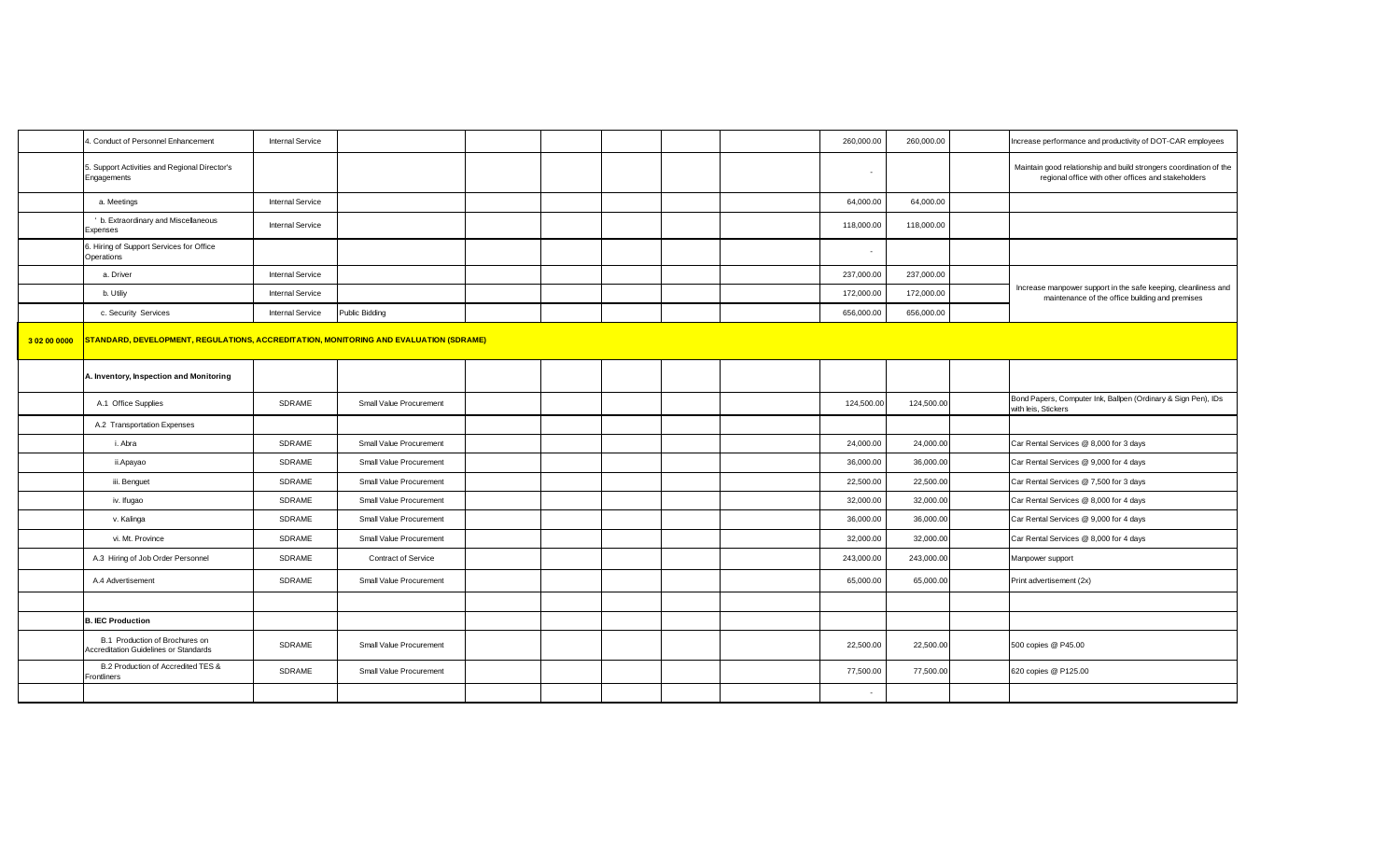| <b>C. Provincial Sorties</b>                                                               |              |                         |  |  | ٠          |            |                                                                                                                                                                                                                                              |
|--------------------------------------------------------------------------------------------|--------------|-------------------------|--|--|------------|------------|----------------------------------------------------------------------------------------------------------------------------------------------------------------------------------------------------------------------------------------------|
| C.1 Conference Package                                                                     | SDRAME       | Lease of Venue          |  |  | 205,000.00 | 205,000.00 | 5 Days with Snacks (AM & PM) with Buffet Lunch good for 200 Pax                                                                                                                                                                              |
| C.2 Transportation Expenses                                                                |              |                         |  |  | ×.         |            |                                                                                                                                                                                                                                              |
| - Apayao                                                                                   | SDRAME       | Small Value Procurement |  |  | 54,000.00  | 54,000.00  | Car Rental Services @ P9,000 for 6 days (with monitoring and<br>inspection)                                                                                                                                                                  |
| - Baguio City                                                                              | SDRAME       | Small Value Procurement |  |  | 22,500.00  | 22,500.00  | Car Rental Services @ P4,500 for 5 days (with monitoring and<br>inspection)                                                                                                                                                                  |
| - Benguet                                                                                  | SDRAME       | Small Value Procurement |  |  | 30,000.00  | 30,000.00  | Car Rental Services @ P6,000 for 5 days (wit monitoring and<br>inspection)                                                                                                                                                                   |
| - Sagada and other Municipalities                                                          | SDRAME       | Small Value Procurement |  |  | 40,000.00  | 40,000.00  | Car Rental Services @ P8,000 for 5 days (with monitoring and<br>inspection)                                                                                                                                                                  |
| - Banaue and other Municipalities                                                          | SDRAME       | Small Value Procurement |  |  | 40,000.00  | 40,000.00  | Car Rental Services @ P8,000 for 5 days (with monitoring and<br>inspection)                                                                                                                                                                  |
| - Kalinga and Abra                                                                         | SDRAME       | Small Value Procurement |  |  | 142,600.00 | 142,600.00 | Car Rental Services for 15 days (with monitoring and inspection)                                                                                                                                                                             |
| C.3 Equipment Rental                                                                       | SDRAME       | Small Value Procurement |  |  | 41,000.00  | 41,000.00  |                                                                                                                                                                                                                                              |
| C.4 Office Supplies Expenses                                                               | SDRAME       | Small Value Procurement |  |  | 17,900.00  | 17,900.00  | Bond Papers, Computer Ink, Ballpen, Board Paper                                                                                                                                                                                              |
| C.5 Communication Expenses                                                                 | SDRAME       |                         |  |  | 11,000.00  | 11,000.00  |                                                                                                                                                                                                                                              |
| C.6 Travelling Expenses                                                                    | SDRAME       |                         |  |  | 121,000.00 | 121,000.00 |                                                                                                                                                                                                                                              |
|                                                                                            |              |                         |  |  |            |            |                                                                                                                                                                                                                                              |
| 50202010 00 TRAINING EXPENSES                                                              |              |                         |  |  |            |            |                                                                                                                                                                                                                                              |
| A. Tour Guides (Community) with Arts of Story<br>Telling for Senior Citizens - Baguio City | $\mathsf{I}$ | Lease of Venue          |  |  | 80,400.00  | 80,400.00  | Lease of venue including meals and snacks for 35 pax @<br>P1,500.00 per pax per day and room accomodation of Speakers<br>@ P7,000.00 for 2 nights and honorarium & meals (Lunch & Dinner<br>& meals in transit) of Speakers.                 |
| B. How To Handle Persons with Disabilities -<br>Regionwide                                 | $\mathsf{I}$ | Lease of Venue          |  |  | 192,000.00 | 192,000.00 | Lease of venue including meals and snacks for 50 pax @<br>P2,400.00 per pax for 2 days and room accomodation of<br>Speakers @ P7,000.00 for 2 nights / 3 rooms and honorarium of &<br>meals (Lunch & Dinner & meals in transit) of Speakers. |
| C. Tourism Awareness - Abra                                                                | $\mathsf{I}$ | Lease of Venue          |  |  | 136,300.00 | 136,300.00 | Lease of venue including meals and snacks for 50 pax @<br>P1,000.00 per pax for 2 days and room accomodation of<br>Speakers @ P1,000.00 for 3 nights for 4 rooms and honorarium &<br>meals (Lunch & Dinner & meals in transit) of Speakers.  |
| D. TOPCOP                                                                                  |              |                         |  |  |            |            |                                                                                                                                                                                                                                              |
| D.1 Abra                                                                                   | $\mathsf{I}$ | Lease of Venue          |  |  | 134,850.00 | 134,850.00 | Lease of venue including meals and snacks for 20 pax @<br>P1,200.00 per pax for 3 days and room accomodation of<br>Speakers @ P2,035.00 for 5 nights / 3 rooms and honorarium and<br>meals (Lunch & Dinner) of Speakers.                     |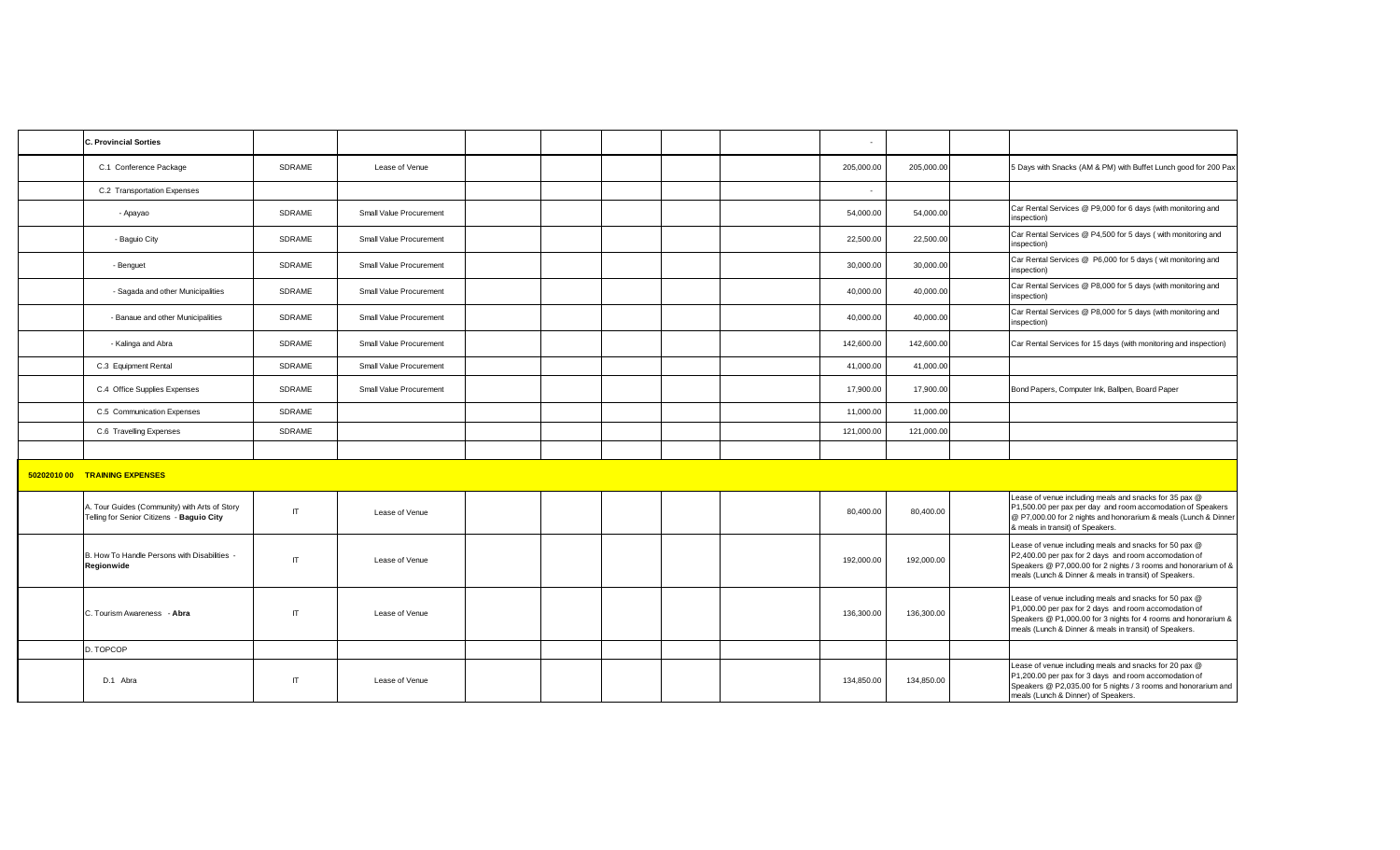| D. 2 Apayao                                                                                | IT                     | Lease of Venue          |  |  | 143,350.00 | 143,350.00 | Lease of venue including meals and snacks for 20 pax @<br>P1,200.00 per pax for 3 days and room accomodation of<br>Speakers @ P1,800.00 for 5 nights / 5 rooms and honorarium &<br>meals (Lunch & Dinner & meals in transit) of Speakers.                                                                  |
|--------------------------------------------------------------------------------------------|------------------------|-------------------------|--|--|------------|------------|------------------------------------------------------------------------------------------------------------------------------------------------------------------------------------------------------------------------------------------------------------------------------------------------------------|
| D. 3 Baguio-Benguet Phase II                                                               | $\mathsf{I}\mathsf{T}$ | Lease of Venue          |  |  | 98,000.00  | 98,000.00  | Lease of venue including meals and snacks for 40 pax @<br>P1,000.00 per pax for 2 days and honorarium & meals (Lunch &<br>Dinner) of Speakers.                                                                                                                                                             |
| E. COATS                                                                                   |                        |                         |  |  | $\sim$     |            |                                                                                                                                                                                                                                                                                                            |
| E. 1 Baguio-Benguet                                                                        | $\mathsf{I}$           | Lease of Venue          |  |  | 147,000.00 | 147,000.00 | Lease of venue including meals and snacks for 100 pax @<br>P500.00 per pax for 2 days, room accommodation of Speaker @<br>P2,900.00, honorarium and meals (Lunch & Dinner & meals in<br>transit) of Speakers.                                                                                              |
| E. 2 Ifugao - Mt. Province                                                                 | IT                     | Lease of Venue          |  |  | 282,200.00 | 282,200.00 | Lease of venue including meals and snacks for 100 pax @<br>P500.00 per pax for 2 days, room accommodation of Speaker @<br>P4,500.00 for 3 nights / 2 room, room accommodation of<br>Participants @ P700.00 for 80 pax / 2 nights, honorarium and<br>meals (Lunch & Dinner & meals in transit) of Speakers. |
| F. 'Community Drivers' Training                                                            |                        |                         |  |  | $\sim$     |            |                                                                                                                                                                                                                                                                                                            |
| F. 1 Kalinga                                                                               | $\mathsf{I}\mathsf{T}$ | Lease of Venue          |  |  | 138,000.00 | 138,000.00 | Lease of venue including meals and snacks for 50 pax @ P900.00<br>per pax for 2 days, room accommodation of Speaker @ P4,500.00<br>for 2 nights / 3 room, honorarium and meals (Lunch & Dinner &<br>meals in transit) of Speakers.                                                                         |
|                                                                                            |                        |                         |  |  | $\sim$     |            |                                                                                                                                                                                                                                                                                                            |
| G. 'Human Resource Regional Manpower Forum                                                 |                        |                         |  |  |            |            |                                                                                                                                                                                                                                                                                                            |
| - Event Organizer                                                                          |                        | Pubic Bidding           |  |  | 900,000.00 | 900,000.00 | Event Organizer                                                                                                                                                                                                                                                                                            |
| H. Professional Ethics and Inter-Relationship in<br>Tourism Industry                       |                        | Lease of Venue          |  |  | 332,050.00 | 332,050.00 | Lease of venue including meals and snacks for 50 pax, room<br>accommodation of Speaker & Participants, honorarium and meals<br>(Lunch & Dinner & meals in transit) of Speakers.                                                                                                                            |
| . Cultural Sensitivity Forum for Stakeholders                                              |                        |                         |  |  |            |            |                                                                                                                                                                                                                                                                                                            |
| - Event Organizer                                                                          |                        | Small Value Procurement |  |  | 400,000.00 | 400,000.00 | Event Organizer with complete package                                                                                                                                                                                                                                                                      |
|                                                                                            |                        |                         |  |  | $\sim$     |            |                                                                                                                                                                                                                                                                                                            |
| <b>Office Supplies Expenses</b>                                                            |                        |                         |  |  | $\sim$     |            | Buffet dinner @ P1,000.00 per pax for 6 pax.                                                                                                                                                                                                                                                               |
| A. Tour Guides (Community) with Arts of Story<br>Telling for Senior Citizens - Baguio City | $\mathsf{I}$           | Small Value Procurement |  |  | 7,600.00   | 7,600.00   | Bond Papers, Computer Ink, Ballpen, IDs with leis, Board Paper                                                                                                                                                                                                                                             |
| C. Tourism Awareness - Abra                                                                | $\mathsf{I}$           | Small Value Procurement |  |  | 10,950.00  | 10.950.00  | Bond Papers, Computer Ink, Ballpen, IDs with leis, Board Paper                                                                                                                                                                                                                                             |
| D. TOPCOP                                                                                  | $\sf IT$               |                         |  |  |            |            |                                                                                                                                                                                                                                                                                                            |
| D.1 Abra                                                                                   |                        | Small Value Procurement |  |  | 7,650.00   | 7,650.00   | Bond Papers, Computer Ink, Ballpen, IDs with leis, Board Paper                                                                                                                                                                                                                                             |
| D. 2 Apayao                                                                                |                        | Small Value Procurement |  |  | 7,650.00   | 7,650.00   | Bond Papers, Computer Ink, Ballpen, IDs with leis, Board Paper                                                                                                                                                                                                                                             |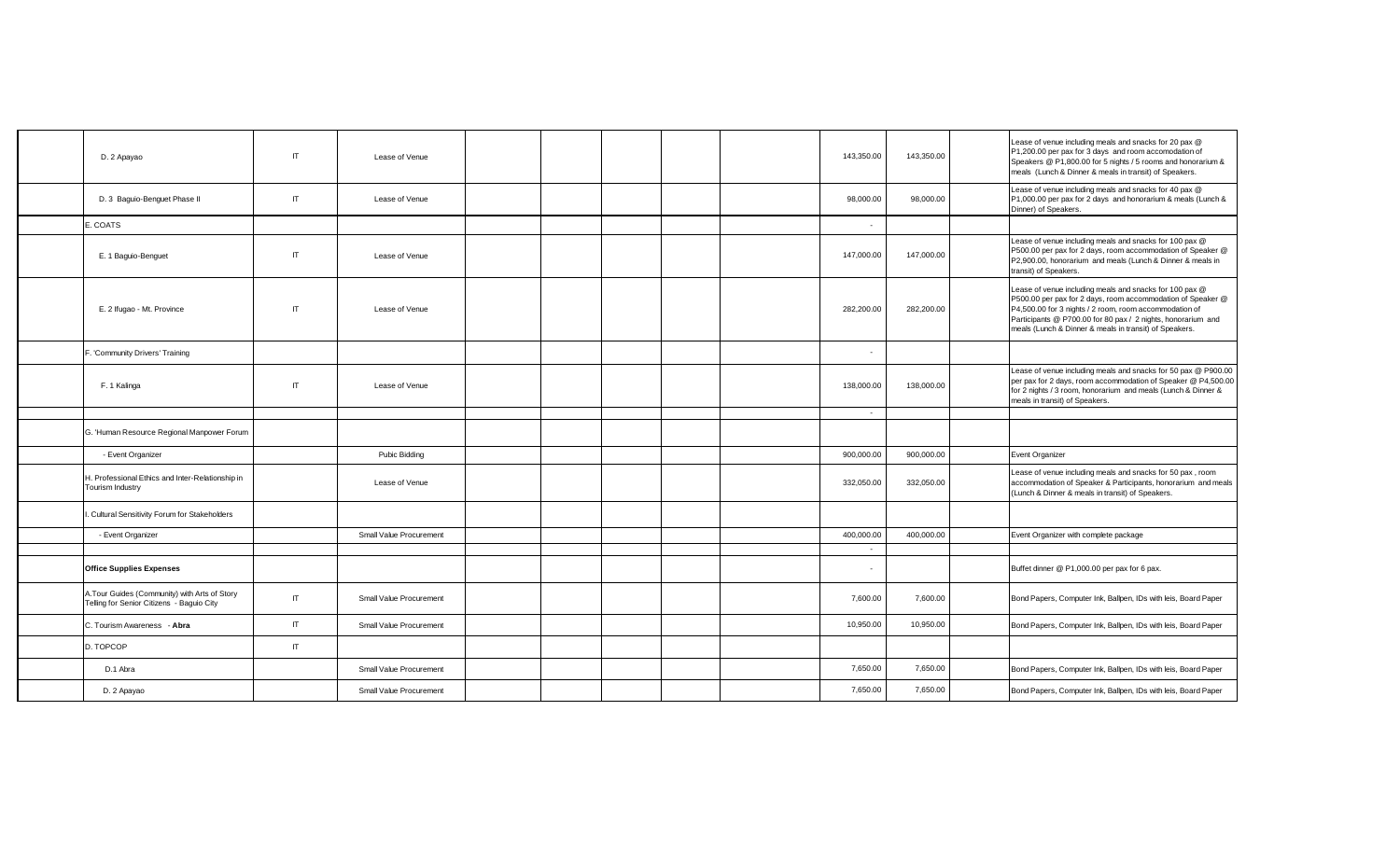| E. COATS                                                                                  | IT                     |                         |  |  | $\sim$     |           |                                                                |
|-------------------------------------------------------------------------------------------|------------------------|-------------------------|--|--|------------|-----------|----------------------------------------------------------------|
| E. 2 Ifugao - Mt. Province                                                                |                        | Small Value Procurement |  |  | 15,800.00  | 15,800.00 | Bond Papers, Computer Ink, Ballpen, IDs with leis, Board Paper |
| F. 'Community Drivers' Training                                                           | IT                     |                         |  |  | $\sim$ $-$ |           |                                                                |
| F. 1 Kalinga                                                                              |                        | Small Value Procurement |  |  | 15,800.00  | 15,800.00 | Bond Papers, Computer Ink, Ballpen, IDs with leis, Board Paper |
| H. Professional Ethics and Inter-Relationship in<br>Tourism Industry                      |                        | Small Value Procurement |  |  | 10,950.00  | 10,950.00 | Bond Papers, Computer Ink, Ballpen, IDs with leis, Board Paper |
|                                                                                           |                        |                         |  |  | $\sim$     |           |                                                                |
| Other Supplies and Materials Expenses                                                     |                        |                         |  |  | $\sim$ $-$ |           |                                                                |
| A.Tour Guides (Community) with Arts of Story<br>Telling for Senior Citizens - Baguio City | IT                     | Small Value Procurement |  |  | 14,000.00  | 14,000.00 | <b>Shirts for Frontliners</b>                                  |
| C. Tourism Awareness - Abra                                                               | IT                     | Small Value Procurement |  |  | 8,000.00   | 8,000.00  | Shirts for Frontliners                                         |
| D. TOPCOP                                                                                 |                        |                         |  |  | $\sim$     |           |                                                                |
| D.1 Abra                                                                                  | $\mathsf{I}$           | Small Value Procurement |  |  | 8,000.00   | 8,000.00  | <b>Shirts for Frontliners</b>                                  |
| D.2 Apayao                                                                                | IT                     | Small Value Procurement |  |  | 8,000.00   | 8,000.00  | Shirts for Frontliners                                         |
|                                                                                           |                        |                         |  |  | $\sim$     |           |                                                                |
| <b>Representation Expenses</b>                                                            |                        |                         |  |  | $\sim$     |           |                                                                |
| A.Tour Guides (Community) with Arts of Story<br>Telling for Senior Citizens - Baguio City | IT                     | Shopping                |  |  | 1,000.00   | 1,000.00  | Tokens for speaker                                             |
| B. How To Handle Persons with Disabilities -<br>Regionwide                                | IT.                    | Shopping                |  |  | 3,000.00   | 3,000.00  | Tokens for speaker                                             |
| C. Tourism Awareness - Abra                                                               | $\mathsf{I}$           | Shopping                |  |  | 3,000.00   | 3,000.00  | Tokens for speaker                                             |
| D. TOPCOP                                                                                 |                        |                         |  |  | $\sim$     |           |                                                                |
| D.1 Abra                                                                                  | $\mathsf{I}\mathsf{T}$ | Shopping                |  |  | 3,000.00   | 3,000.00  | Tokens for speaker                                             |
| D. 2 Apayao                                                                               | IT                     | Shopping                |  |  | 3,000.00   | 3,000.00  | Tokens for speaker                                             |
| D. 3 Baguio-Benguet Phase II                                                              | IT                     | Shopping                |  |  | 5,000.00   | 5,000.00  | Tokens for speaker                                             |
| E. COATS                                                                                  |                        |                         |  |  | $\sim$     |           |                                                                |
| E. 1 Baguio - Benguet                                                                     | IT                     | Shopping                |  |  | 3,000.00   | 3,000.00  | <b>Tokens for Speaker</b>                                      |
| E. 2 Ifugao - Mt. Province                                                                | $\mathsf{I}$           | Shopping                |  |  | 3,000.00   | 3,000.00  | <b>Tokens for Speaker</b>                                      |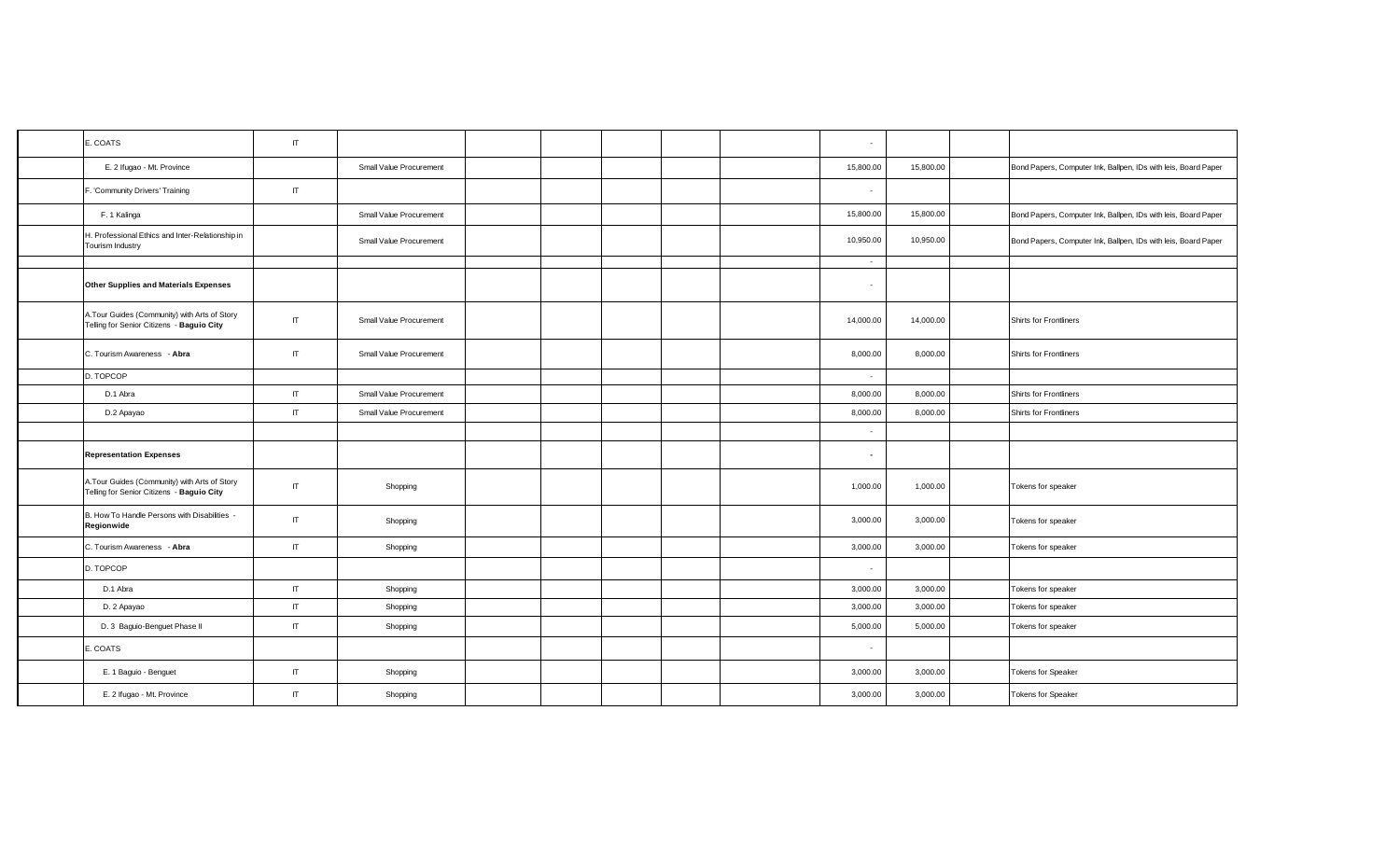| F. 'Community Drivers' Training                                                           |    |                         |  |  | 2,000.00                 | 2,000.00 | <b>Tokens for Speaker</b>  |
|-------------------------------------------------------------------------------------------|----|-------------------------|--|--|--------------------------|----------|----------------------------|
| F. 1 Kalinga<br>IT                                                                        |    | Shopping                |  |  | $\overline{\phantom{a}}$ |          |                            |
| H. Professional Ethics and Inter-Relationship in<br>Tourism Industry                      |    | Shopping                |  |  | 2,000.00                 | 2,000.00 | <b>Tokens for Speakers</b> |
|                                                                                           |    |                         |  |  | $\sim$                   |          |                            |
| <b>Transportaion Expenses</b>                                                             |    |                         |  |  |                          |          |                            |
| A.Tour Guides (Community) with Arts of Story<br>Telling for Senior Citizens - Baguio City | IT | Small Value Procurement |  |  | 5,000.00                 | 5,000.00 | <b>Car Rental Services</b> |
| B. How To Handle Persons with Disabilities -<br>Regionwide                                | IT | Small Value Procurement |  |  | 8,000.00                 | 8,000.00 | <b>Car Rental Services</b> |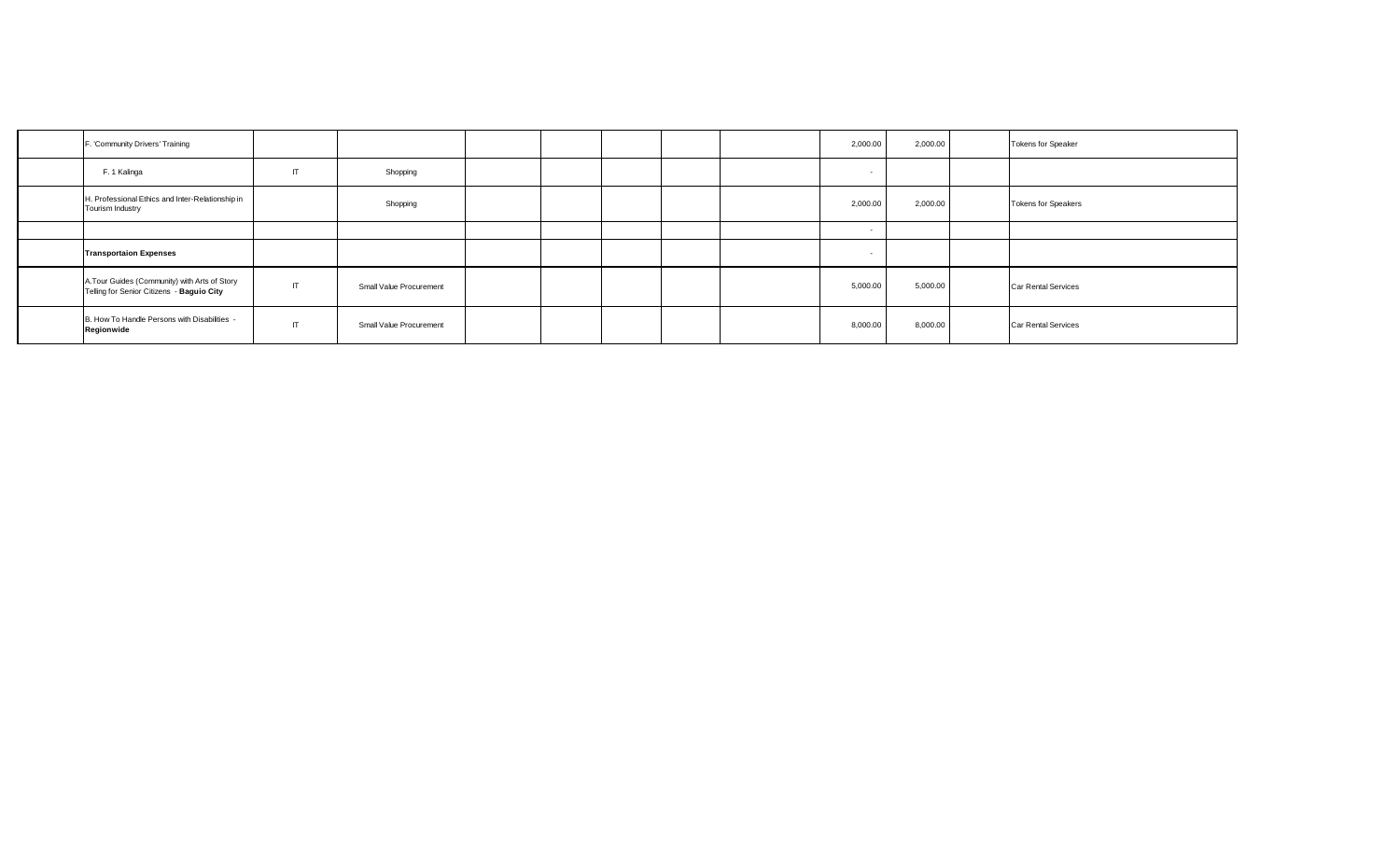|              | C. Tourism Awareness - Abra                                                               | IT.      | Small Value Procurement |  |  | 22,250.00    | 22,250.00    | <b>Car Rental Services</b>                                                                                                                                                                                           |
|--------------|-------------------------------------------------------------------------------------------|----------|-------------------------|--|--|--------------|--------------|----------------------------------------------------------------------------------------------------------------------------------------------------------------------------------------------------------------------|
|              | D. TOPCOP                                                                                 |          |                         |  |  | $\sim$       |              |                                                                                                                                                                                                                      |
|              | D.1 Abra                                                                                  | IT.      | Small Value Procurement |  |  | 16,000.00    | 16,000.00    | <b>Car Rental Services</b>                                                                                                                                                                                           |
|              | D.2 Apayao                                                                                | IT.      | Small Value Procurement |  |  | 50,000.00    | 50,000.00    | Car Rental Services                                                                                                                                                                                                  |
|              | D. 3 Baguio-Benguet Phase II                                                              | IT.      | Small Value Procurement |  |  | 8,000.00     | 8,000.00     | Car Rental Services                                                                                                                                                                                                  |
|              | E. COATS                                                                                  |          |                         |  |  | $\sim$       |              |                                                                                                                                                                                                                      |
|              | E. 1 Baguio - Benguet                                                                     | IT       | Small Value Procurement |  |  | 10,000.00    | 10,000.00    | <b>Car Rental Services</b>                                                                                                                                                                                           |
|              | E. 2 Ifugao - Mt. Province                                                                | IT       | Small Value Procurement |  |  | 18,000.00    | 18,000.00    | Car Rental Services                                                                                                                                                                                                  |
|              | -. 'Community Drivers' Training                                                           |          |                         |  |  | $\sim$       |              |                                                                                                                                                                                                                      |
|              | F. 1 Kalinga                                                                              | IT       | Small Value Procurement |  |  | 27,300.00    | 27,300.00    | Car Rental services                                                                                                                                                                                                  |
|              | G. Professional Ethics and Inter-Relationship in                                          |          |                         |  |  |              |              |                                                                                                                                                                                                                      |
|              | Tourism Industry                                                                          |          | Small Value Procurement |  |  | 20,000.00    | 20,000.00    | Car Rental services                                                                                                                                                                                                  |
|              |                                                                                           |          |                         |  |  | $\sim$       |              |                                                                                                                                                                                                                      |
|              | H. Tourism Career Fair                                                                    |          | Public Bidding          |  |  | 1,304,000.00 | 1,304,000.00 | To provide updates on the new trends in the industry, to introduce<br>myriad of career options and job opportunities                                                                                                 |
|              |                                                                                           |          |                         |  |  | $\sim$       |              |                                                                                                                                                                                                                      |
|              |                                                                                           |          |                         |  |  | $\sim$       |              |                                                                                                                                                                                                                      |
|              | <b>Other Expenses</b>                                                                     |          |                         |  |  | $\sim$       |              |                                                                                                                                                                                                                      |
|              | A.Tour Guides (Community) with Arts of Story<br>Telling for Senior Citizens - Baguio City | IT.      | Small Value Procurement |  |  | 357,000.00   | 357,000.00   | <b>Familiarization Tour</b>                                                                                                                                                                                          |
|              | <b>Community Drivers' Training</b>                                                        | IT       |                         |  |  | $\sim$       |              |                                                                                                                                                                                                                      |
|              | F. 1 Kalinga                                                                              |          | Small Value Procurement |  |  | 16,000.00    | 16,000.00    | Airfare Ticket (Manila - Tuguegarao)                                                                                                                                                                                 |
|              |                                                                                           |          |                         |  |  | $\sim$       |              |                                                                                                                                                                                                                      |
| 3 01 00 0000 | <b>TOURISM DEVELOPMENT PLANNING</b>                                                       |          |                         |  |  |              |              |                                                                                                                                                                                                                      |
|              | A. Local Tourism Development Plan<br>Formulation                                          |          |                         |  |  | $\sim$       |              |                                                                                                                                                                                                                      |
|              | 1. Provincial Tourism Development Plan in Abra                                            | Planning | Lease of Venue          |  |  | 138,120.00   | 138,120.00   | Lease of venue including meals and snacks for 50 pax @ P700.00<br>per pax for 3 days and room accomodation of Consultant and<br>DOT-CAR Personnel @ P1,800 for 4 nights / 2 rooms (1st & 2nd<br>workshop) and meals. |
|              | 2. Municipal Tourism Development in Atok,<br><b>Benguet</b>                               | Planning | Small Value Procurement |  |  | 82,320.00    | 82,320.00    | Catering Service for 40 pax @ P500.00 per pax for 3 days and<br>room accomodation of Consultant and DOT-CAR Personnel @<br>P1,500 for 3 nights / 2 rooms (1st & 2nd workshop) and meals.                             |
|              |                                                                                           |          |                         |  |  | $\sim$       |              |                                                                                                                                                                                                                      |
|              | <b>Transportaion Expenses</b>                                                             |          |                         |  |  | ٠            |              |                                                                                                                                                                                                                      |
|              | 1. Provincial Tourism Development Plan in Abra                                            | Planning | Small Value Procurement |  |  | 52,500.00    | 52,500.00    | Car Rental Services for 7 days                                                                                                                                                                                       |
|              | 2. Municipal Tourism Development in Atok,<br>Benguet                                      | Planning | Small Value Procurement |  |  | 42,000.00    | 42,00.00     | Car Rental Services for 7 days                                                                                                                                                                                       |
|              |                                                                                           |          |                         |  |  | $\sim$       |              |                                                                                                                                                                                                                      |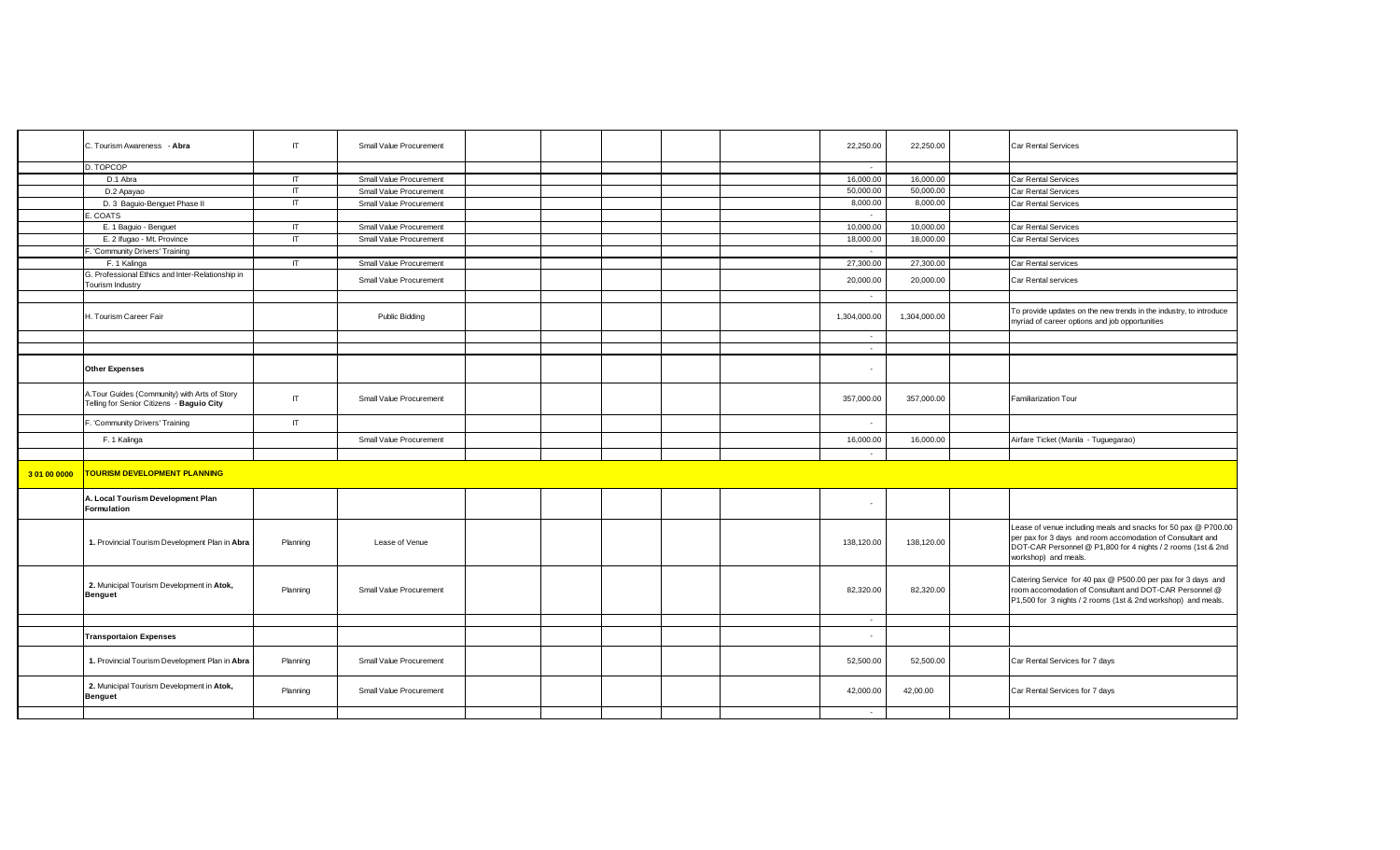| <b>Consultancy Service</b>                                   |          |                            |  |  | $\sim$     |            |                                                                                                            |
|--------------------------------------------------------------|----------|----------------------------|--|--|------------|------------|------------------------------------------------------------------------------------------------------------|
| 1. Provincial Tourism Development Plan in Abra               | Planning | <b>Consulting Services</b> |  |  | 200,000.00 | 200,000.00 | <b>Consulting Services</b>                                                                                 |
| 2. Municipal Tourism Development in Atok,<br><b>Benguet</b>  | Planning | <b>Consulting Services</b> |  |  | 150,000.00 | 150,000.00 | <b>Consulting Services</b>                                                                                 |
|                                                              |          |                            |  |  |            |            |                                                                                                            |
| <b>Communication Expense</b>                                 |          |                            |  |  |            |            |                                                                                                            |
| 1. Provincial Tourism Development Plan in Abra               | Planning |                            |  |  | 900.00     | 900.00     |                                                                                                            |
| 2. Municipal Tourism Development in Atok,<br><b>Benguet</b>  | Planning |                            |  |  | 900.00     | 900.00     |                                                                                                            |
|                                                              |          |                            |  |  |            |            |                                                                                                            |
| <b>B. Convergence Project</b>                                |          |                            |  |  | $\sim$     |            |                                                                                                            |
| DOT-DPWH Orientation on the TRIPPC,<br>Regionwide            | Planning | Lease of Venue             |  |  | 50,000.00  | 50,000.00  | Lease of venue including meals and snacks for 50 pax for 1 day                                             |
| <b>Transportation Expense</b>                                | Planning | Small Value Procurement    |  |  | 40,000.00  | 40,000.00  | Car Rental Service for 5 days                                                                              |
|                                                              |          |                            |  |  |            |            |                                                                                                            |
| C Establishment of Tourism Database<br>(Tourism Statistics)  |          |                            |  |  | $\sim$     |            |                                                                                                            |
| 1. Tourism Establishments Forum.<br><b>Mountain Province</b> | Planning | Lease of Venue             |  |  | 45,540.00  | 45,540.00  | Lease of venue including meals and snacks for 45 pax for 1 day,<br>room accommodation and meals of Speaker |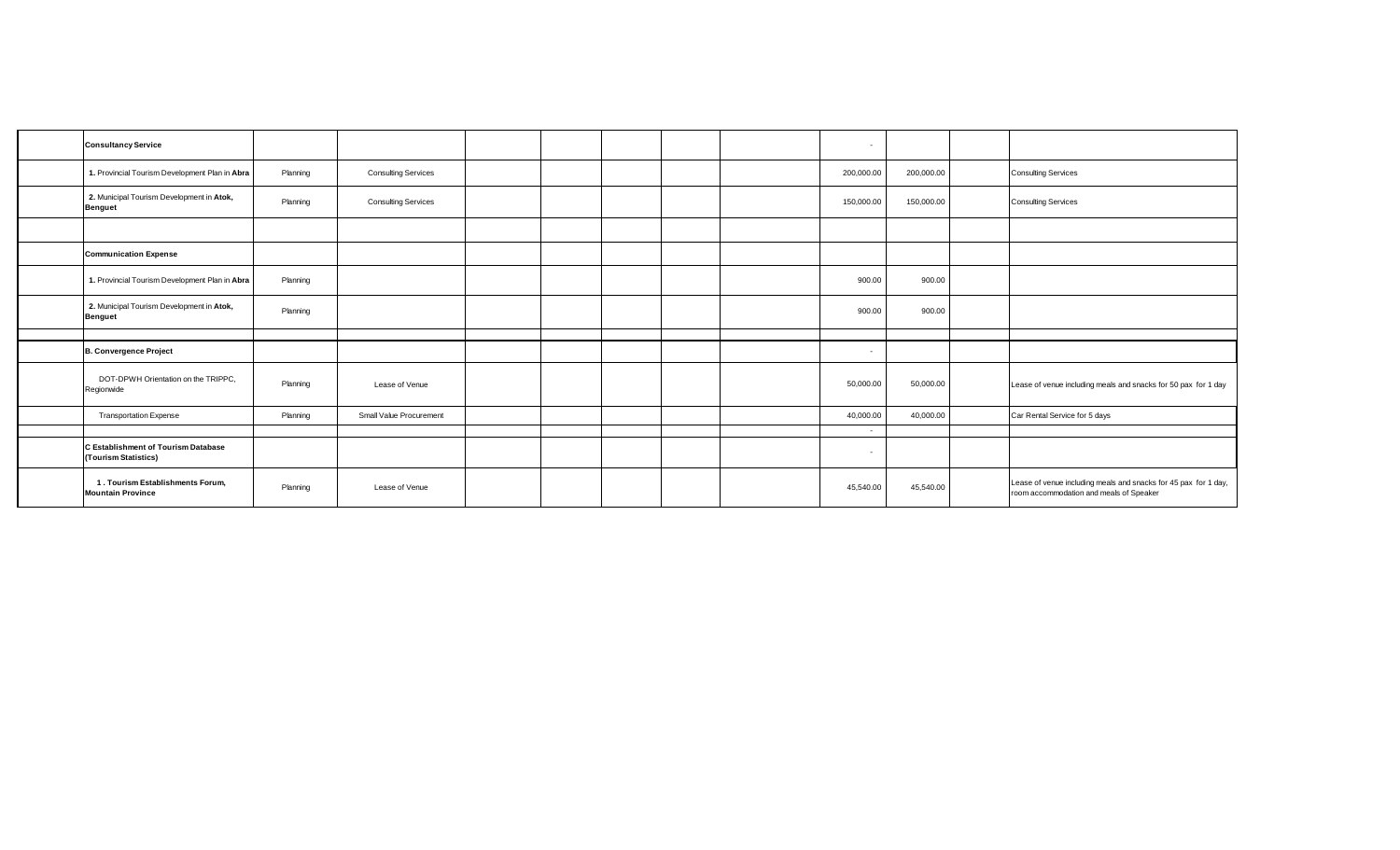| - Transportation Expense                                                                        | Planning       | Small Value Procurement |  |  | 16,000.00  | 16,000.00  | Car Rental Service for 2 days                                                                                                                                                                  |
|-------------------------------------------------------------------------------------------------|----------------|-------------------------|--|--|------------|------------|------------------------------------------------------------------------------------------------------------------------------------------------------------------------------------------------|
| - Office Supplies Expenses                                                                      | Planning       | Small Value Procurement |  |  | 10,900.00  | 10,900.00  | Bond Papers, Computer Ink, Ballpen, Expanding Envelopes, Board<br>Paper, Notebooks                                                                                                             |
| - Communication Exp[ense                                                                        | Planning       |                         |  |  | 30,000.00  | 30,000.00  |                                                                                                                                                                                                |
| 2. Report Generation, Regionwide                                                                |                |                         |  |  | $\sim$     |            |                                                                                                                                                                                                |
| - Office Supplies Expenses                                                                      | Planning       | Small Value Procurement |  |  | 50,000.00  | 50,000.00  | Bond Papers, Computer Ink, Ballpen, Expanding Envelopes, Board<br>Paper, Notebooks, Alcohol, Masking/scotch/double-sided,<br>paackaging tapes, Flashdrive and others                           |
| 3 Mentoring and Coaching of Tourism<br>Officers, Regionwide                                     |                |                         |  |  | $\sim$     |            |                                                                                                                                                                                                |
| - 1st Run                                                                                       | Planning       | Lease of Venue          |  |  | 67,600.00  | 67,600.00  | Lease of venue including meals and snacks for 20 pax for 1 day,<br>room accommodation @ P1,800 for 8 rooms / 3 nights and meals<br>of Participants & technical tour                            |
| <b>Transportation Expense</b>                                                                   | Planning       | Small Value Procurement |  |  | 18,000.00  | 18,000.00  | Car Rental Service for 2 days                                                                                                                                                                  |
| <b>Communication Expense</b>                                                                    | Planning       |                         |  |  | 300.00     | 300.00     |                                                                                                                                                                                                |
|                                                                                                 |                |                         |  |  | $\sim$     |            |                                                                                                                                                                                                |
| - 2nd Run                                                                                       | Planning       | L:ease of Venue         |  |  | 134,000.00 | 134,000.00 | Lease of venue including meals and snacks for 20 pax for 1 day,<br>room accommodation @ P2,800 for 10 rooms / 3 nghts and meals<br>of Participants & technical tour                            |
| <b>Transportation Expense</b>                                                                   | Planning       | Small Value Procurement |  |  | 22,500.00  | 22,500.00  | Car Rental Service for 3 days                                                                                                                                                                  |
| <b>Communication Expense</b>                                                                    | Planning       |                         |  |  | 300.00     | 300.00     |                                                                                                                                                                                                |
|                                                                                                 |                |                         |  |  | $\sim$     |            |                                                                                                                                                                                                |
| - 3rd Run                                                                                       | Planning       | Lease of Venue          |  |  | 98,500.00  | 98,500.00  | Lease of venue including meals (buffet lunch and dinner) and<br>snacks for 25 pax for 1 day, room accommodation @ P3,000 for<br>10 rooms / 2 nights and meals of Participants.                 |
| <b>Communication Expense</b>                                                                    | Planning       |                         |  |  | 300.00     | 300.00     |                                                                                                                                                                                                |
|                                                                                                 |                |                         |  |  | $\sim$     |            |                                                                                                                                                                                                |
| 4. Statistics Training                                                                          | DOT CO-OTDPRIM |                         |  |  | 250,000.00 | 250,000.00 |                                                                                                                                                                                                |
|                                                                                                 |                |                         |  |  | $\sim$ $-$ |            |                                                                                                                                                                                                |
| <b>D. Rapid Assessment</b>                                                                      |                |                         |  |  | $\sim$     |            |                                                                                                                                                                                                |
| 1. Site Assessment Regionwide                                                                   |                |                         |  |  | ÷.         |            |                                                                                                                                                                                                |
| <b>Transportation Expense</b>                                                                   | Planning       | Small Value Procurement |  |  | 81,000.00  | 81,000.00  | Car Rental Service for 9 days                                                                                                                                                                  |
|                                                                                                 |                |                         |  |  | $\sim$     |            |                                                                                                                                                                                                |
| 2. Project Proposal Writing Workshop                                                            | Planning       | Lease of Venue          |  |  | 149,200.00 | 149,200.00 | Lease of venue including meals and snacks for 25 pax for 2 days<br>@ P800.00, room accomodation of Speakers and Participants @<br>P2,300.00 for 10 rooms / 2 nights and honorarium of Speaker. |
| <b>Communication Expense</b>                                                                    | Planning       |                         |  |  | 300.00     | 300.00     |                                                                                                                                                                                                |
|                                                                                                 |                |                         |  |  | $\sim$     |            |                                                                                                                                                                                                |
| We Initiate Network (WIN)                                                                       |                |                         |  |  | $\sim$     |            |                                                                                                                                                                                                |
| 1. Technical Assistance to Partner<br><b>Agencies and Other Stakeholders</b><br>(Kapangan Silk) | Planning       | Lease of Venue          |  |  | 30,000.00  | 30,000.00  | Lease of venue including meal (Buffet lunch) and Snacks (AM &<br>PM) for coordination meeting                                                                                                  |
|                                                                                                 |                |                         |  |  |            |            |                                                                                                                                                                                                |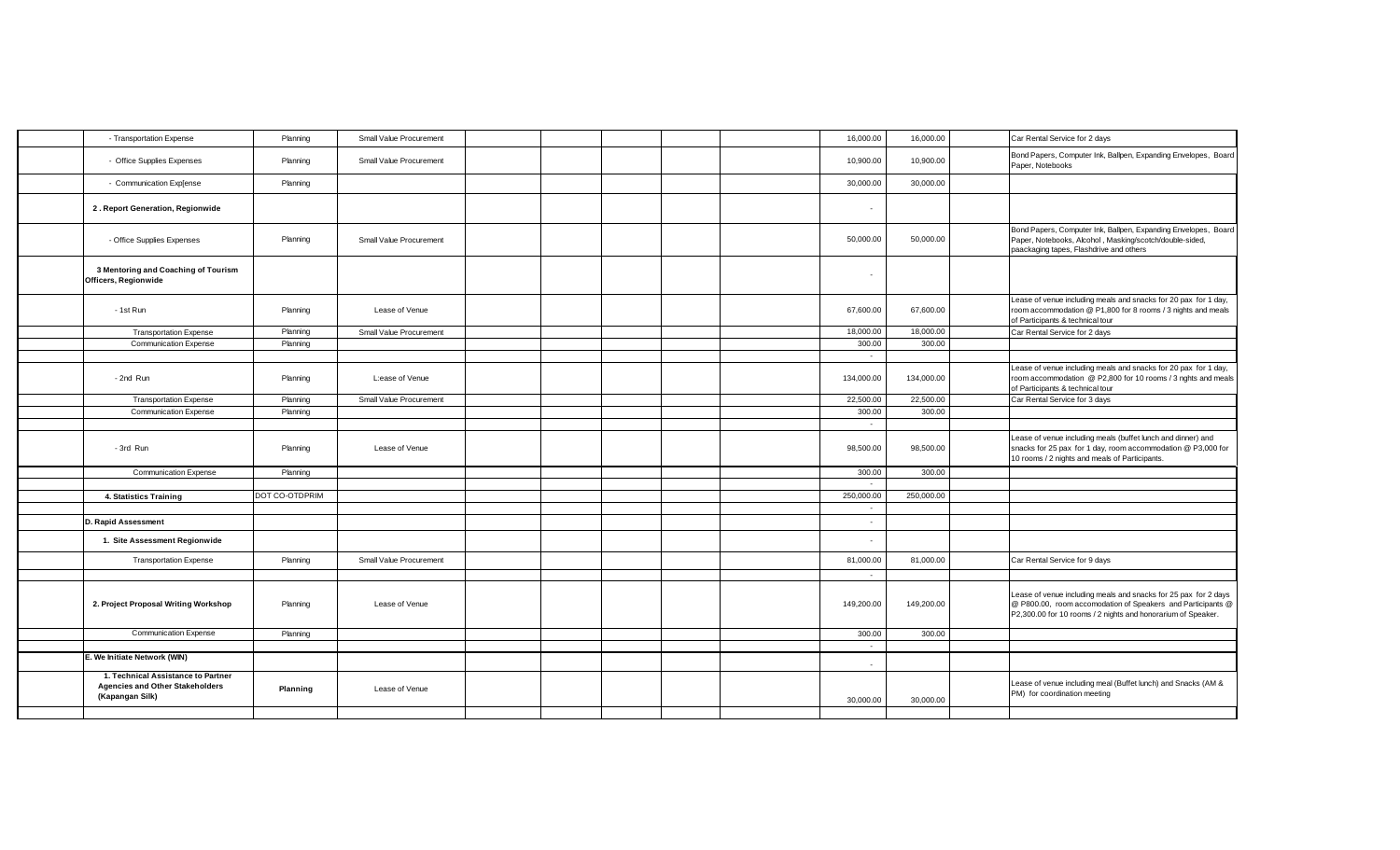| 301000000 | <b>MARKET AND PRODUCT DEVELOPMENT</b>                                      |          |                         |  |  |            |            |                                                                                                                                                                |
|-----------|----------------------------------------------------------------------------|----------|-------------------------|--|--|------------|------------|----------------------------------------------------------------------------------------------------------------------------------------------------------------|
|           | A. PRODUCT DEVELOPMENT                                                     |          |                         |  |  | $\sim$     |            |                                                                                                                                                                |
|           | 1. Culinarya Tourism, Regionwide                                           | Planning | <b>Public Bidding</b>   |  |  | 500,000.00 | 500,000.00 | Encourage the inclusion of traditional cuisine as part of the tourism<br>offers and encourage partners in the development / enhancement<br>of culinary tourism |
|           | 2 Destination Management                                                   | Planning | Small Value Procurement |  |  | 300,000.00 | 300,000.00 | To provide an opportunity of learning and exposure for destination<br>managers and regional/provincial tourism planners                                        |
|           | 3. Cordillera Forest Bathing, Puguis, Benguet                              | Planning | Small Value Procurement |  |  | 100,000.00 | 100,000.00 | To expand and develop wellness activity thru forest bathing and diversify tourism<br>offering within BLISTT                                                    |
|           | 4. Eco-Tourism and Community Based Tourism<br>(Cave Farm), Tublay, Benguet | Planning | Small Value Procurement |  |  | 200,000.00 | 200,000.00 | To identify potential Eco Tourism sites for circuit development                                                                                                |
|           | 5. Farm Tourism Circuit, Mountain Province-<br><b>Ifugao Circuit</b>       | Planning | Small Value Procurement |  |  | 190,000.00 | 190,000.00 | To identify farm tourism sites and encourage capital investment for<br>enhancement and operation/ and expand farm tourism circuits                             |
|           | 6. Creative Tourism, Baguio City                                           | Planning | Small Value Procurement |  |  | 200,000.00 | 200,000.00 | To create a positioning of the city as a creative city following its<br>designation as a UNESCO creative city                                                  |
|           |                                                                            |          |                         |  |  | $\sim$     |            |                                                                                                                                                                |
|           | <b>B. MARKET DEVELOPMENT</b>                                               |          |                         |  |  | $\sim$     |            |                                                                                                                                                                |
|           | 1. Assistance to Festival and Events                                       |          | Small Value Procurement |  |  | 801,000.00 | 801,000.00 | Lease of venue, meals room accommodation, car rental service,<br>professional fee and tokens                                                                   |
|           |                                                                            |          |                         |  |  | $\sim$     |            |                                                                                                                                                                |
|           | 2. Regular Festivals and Events as<br>Calendared                           |          |                         |  |  | $\sim$     |            |                                                                                                                                                                |
|           | Abra - Kawayan, Festival                                                   |          | Small Value procurement |  |  | 50,000.00  | 50,000.00  | Media mileage - Car rental service, tokens                                                                                                                     |
|           |                                                                            |          |                         |  |  | $\sim$     |            |                                                                                                                                                                |
|           |                                                                            |          |                         |  |  |            |            |                                                                                                                                                                |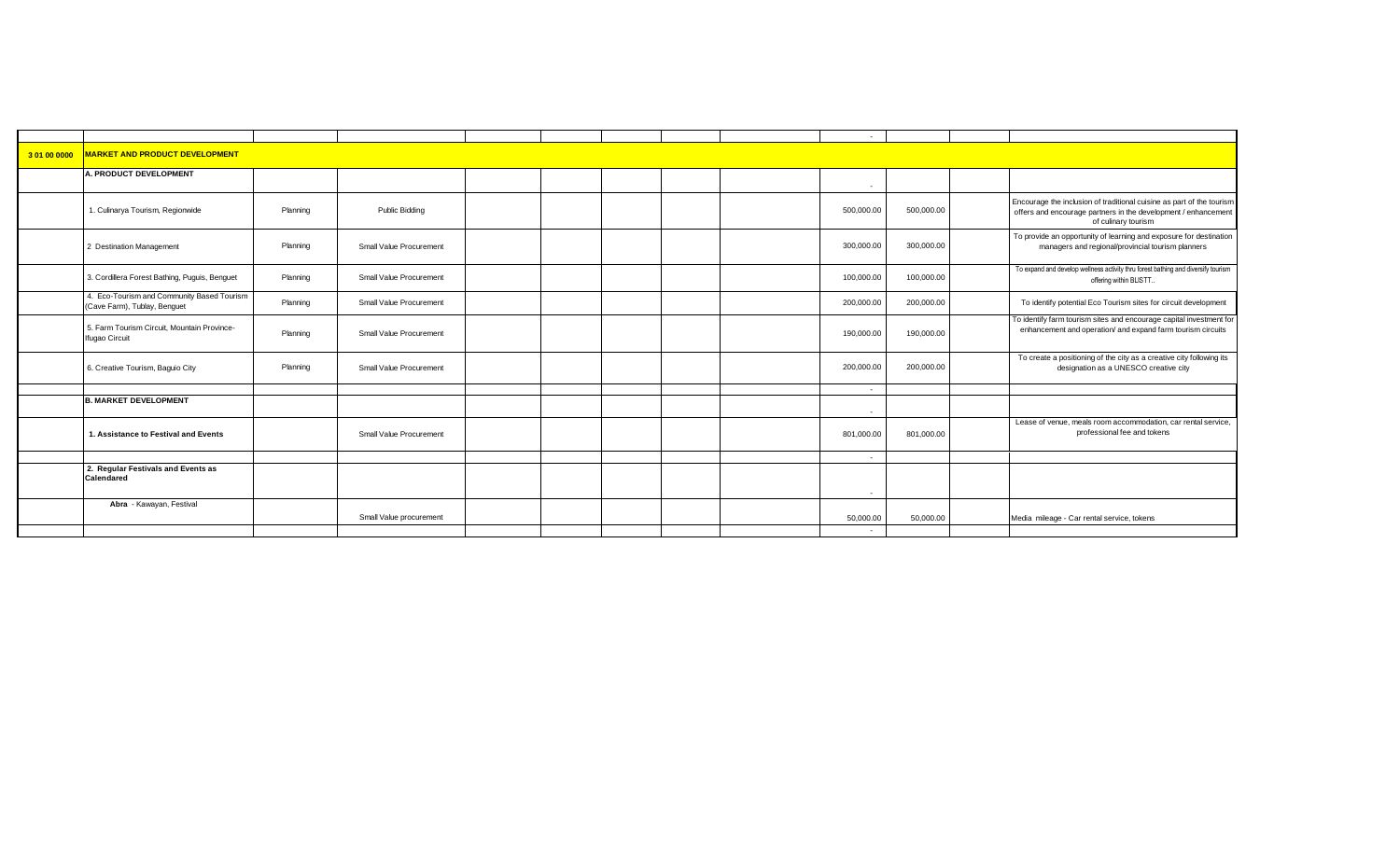| Apayao - SAY-AM Festival                                  | Small Value Procurement |  |  | 50,000.00  | 50,000.00  | Media mileage - Car rental service, tokens                                |
|-----------------------------------------------------------|-------------------------|--|--|------------|------------|---------------------------------------------------------------------------|
|                                                           |                         |  |  |            |            |                                                                           |
| <b>Benguet</b>                                            |                         |  |  |            |            |                                                                           |
| - Adivay Festival                                         | Small Value Procurement |  |  | 50,000.00  | 50,000.00  | Media mileage - Car rental service, tokens                                |
| - Phil Sky Running                                        | Small Value Procurement |  |  | 50,000.00  | 50,000.00  | Media mileage - Car rental service, tokens                                |
| - King of the Mountain                                    | Small Value Procurement |  |  | 50,000.00  | 50,000.00  | Media mileage - Car rental service, tokens                                |
| - Bendiyan Festival                                       | Small Value Procurement |  |  | 50,000.00  | 50,000.00  | Media mileage - Car rental service, tokens                                |
|                                                           |                         |  |  | $\sim$     |            |                                                                           |
| lfugao                                                    |                         |  |  | $\sim$     |            |                                                                           |
| - Imbayah Festival                                        | Small Value Procurement |  |  | 50,000.00  | 50,000.00  | Media mileage - Car rental service, tokens                                |
| - Punnuk Festival                                         | Small Value Procurement |  |  | 50,000.00  | 50,000.00  | Media mileage - Car rental service, tokens                                |
| - Gotad Ad Ifugao                                         | Small Value Procurement |  |  | 50,000.00  | 50,000.00  | Media mileage - Car rental service, tokens                                |
|                                                           |                         |  |  | $\sim$     |            |                                                                           |
| Kalinga - Bodong Festival                                 | Small Value Procurement |  |  | 50,000.00  | 50,000.00  | Media mileage - Car rental service, tokens                                |
|                                                           |                         |  |  | $\sim$     |            |                                                                           |
| Mountain Province - Lang-ay Festival                      | Small Value Procurement |  |  | 50,000.00  | 50,000.00  | Media mileage - Car rental service, tokens                                |
|                                                           |                         |  |  | $\sim$     |            |                                                                           |
| <b>Baguio City</b>                                        |                         |  |  | $\sim$     |            |                                                                           |
| - Summer Lucky Visitor                                    | Small Value Procurement |  |  | 50,000.00  | 50,000.00  |                                                                           |
| - Gong Festival                                           | Small Value Procurement |  |  | 50,000.00  | 50,000.00  | Media mileage - Car rental service, tokens                                |
|                                                           |                         |  |  | $\sim$     |            |                                                                           |
| 3. Participation to Travel Fairs, Exhibits,<br>Conference |                         |  |  | $\sim$     |            |                                                                           |
| a) International Mediteranean Tourism<br>Market Tel Aviv  | Small Value Procurement |  |  | 200,000.00 | 200,000.00 | Airfare , car rental, booth rental, room accommodation, meals &<br>tokens |
| b) International Travel Fair                              | Small Value Procurement |  |  | 200,000.00 | 200,000.00 | Airfare , car rental, booth rental, room accommodation, meals &<br>tokens |
| c) Philippine Harvest                                     | Small Value Procurement |  |  | 240,000.00 | 240,000.00 | Car rental, booth rental, room accommodation, meals & tokens              |
| d) Philippine Travel Mart                                 | Small Value Procurement |  |  | 200,000.00 | 200,000.00 | Car rental, booth rental, room accommodation, meals & tokens              |
| e) IFTM TopRESA                                           | Small Value Procurement |  |  | 300,000.00 | 300,000.00 | Airfare , car rental, booth rental, room accommodation, meals &<br>tokens |
| ' f) North Phil Expo                                      | Small Value Procurement |  |  | 400,000.00 | 400.000.00 | Car rental, booth rental, room accommodation, meals & tokens              |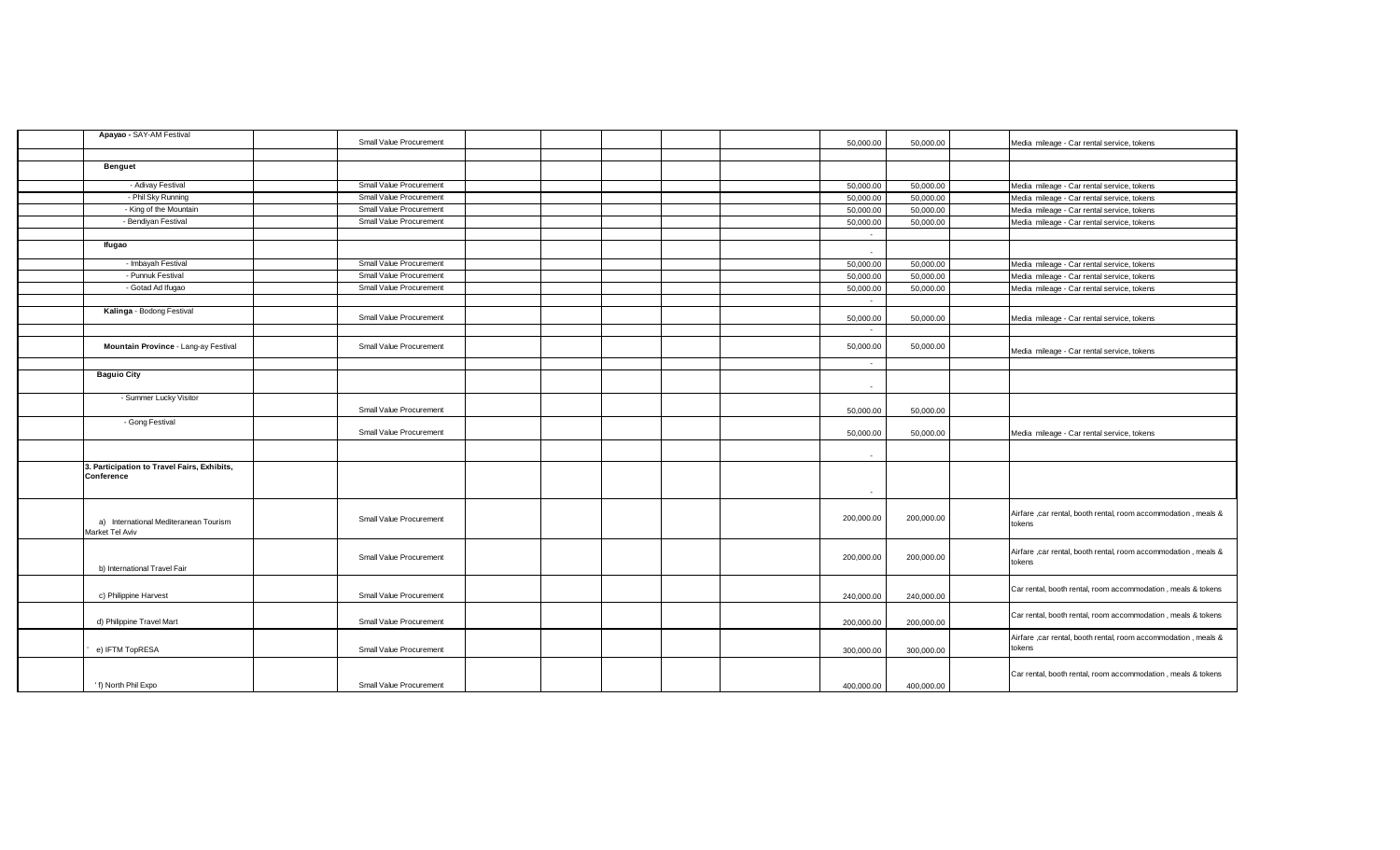| g) Regional Showcase                           | Public Bidding          |  |  | 800,000.00 | 800,000.00 | Airfare ,car rental, booth rental, room accommodation, meals &<br>tokens  |
|------------------------------------------------|-------------------------|--|--|------------|------------|---------------------------------------------------------------------------|
| h) TTE                                         | Small Value Procurement |  |  | 100,000.00 | 100,000.00 | Airfare ,car rental, booth rental, room accommodation, meals &<br>tokens  |
| i) Participation to TPB Pocket Fairs           | Small Value Procurement |  |  | 150,000.00 | 150,000.00 | Airfare , car rental, booth rental, room accommodation, meals &<br>tokens |
| j) Tourism Week                                | Small Value Procurement |  |  | 100,000.00 | 100,000.00 | Meals and production cost                                                 |
| k) Tara Na Sa Norte                            | Small Value Procurement |  |  | 200,000.00 | 200,000.00 | Car rental, booth rental, room accommodation, meals & tokens              |
| I) UNESCO Conference                           | Small Value Procurement |  |  | 200,000.00 | 200,000.00 | Airfare ,car rental, booth rental, room accommodation, meals &<br>tokens  |
|                                                |                         |  |  | $\sim$     |            |                                                                           |
| 4. Information, Education and<br>Communication |                         |  |  |            |            |                                                                           |
| Kapihan (4 Quarters)                           | Small Value Procrement  |  |  | 100,000.00 | 100,000.00 | Meals and production cost                                                 |
| Production of Brochures and Collaterals        | Small Value Procrement  |  |  | 502,000.00 | 502,000.00 |                                                                           |
|                                                |                         |  |  | $\sim$     |            |                                                                           |